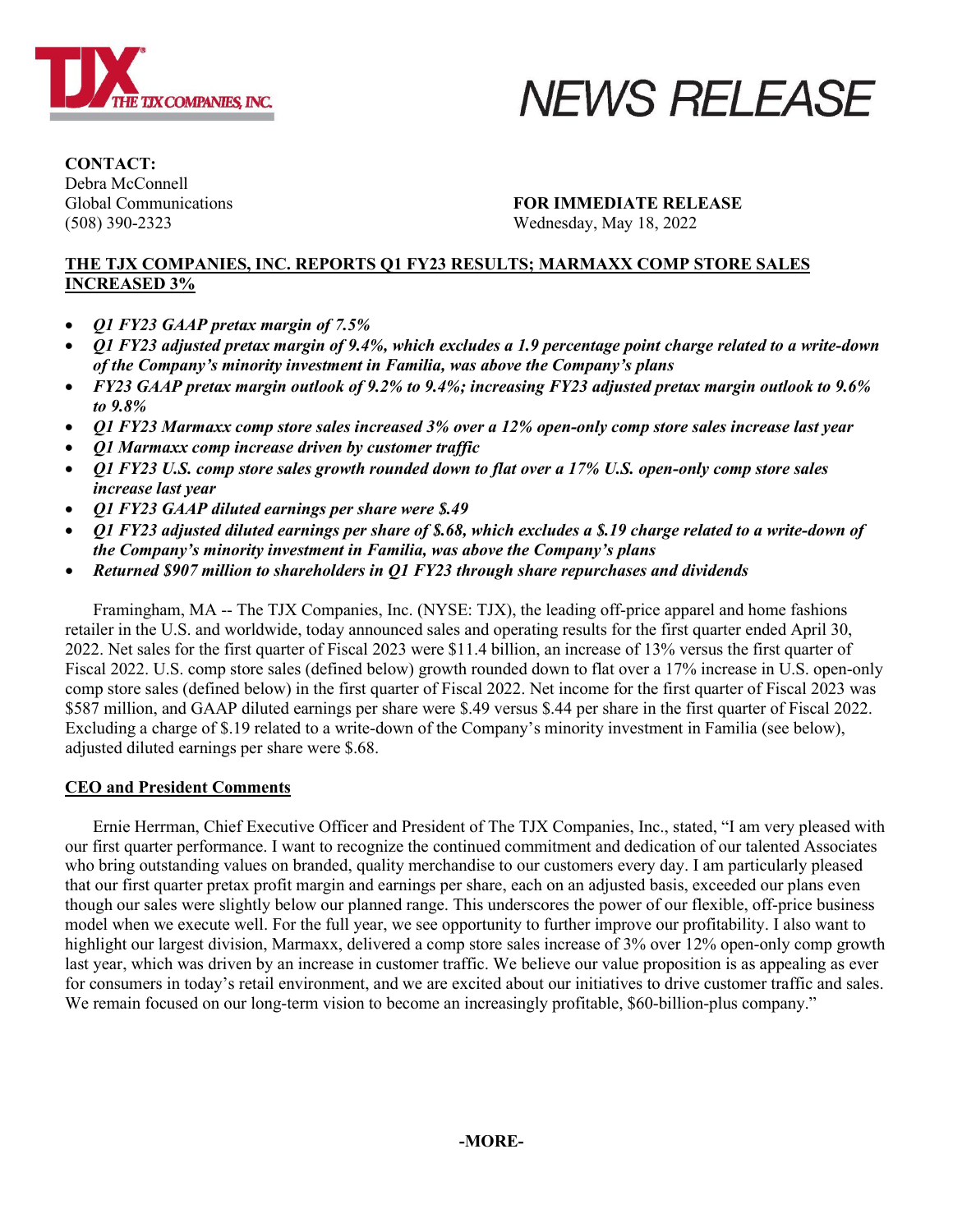Wednesday, May 18, 2022 Page 2

#### **U.S. Comparable Store Sales and Open-Only Comparable Store Sales**

The Company's U.S. comparable store sales by division in the first quarter of Fiscal 2023 and open-only comparable store sales by division in the first quarter of Fiscal 2022 were as follows:

|                        | <b>First Ouarter</b><br><b>FY2023 U.S.</b><br>Comparable<br>Store Sales <sup>1</sup> | <b>First Ouarter</b><br><b>FY2022</b><br><b>Open-Only</b><br>Comparable<br>Store Sales <sup>2</sup> |
|------------------------|--------------------------------------------------------------------------------------|-----------------------------------------------------------------------------------------------------|
|                        |                                                                                      |                                                                                                     |
| Marmaxx <sup>3</sup>   | $+3\%$                                                                               | $+12%$                                                                                              |
| HomeGoods <sup>4</sup> | $-7\%$                                                                               | $+40%$                                                                                              |
|                        |                                                                                      |                                                                                                     |

**Total U.S.5 0% +17%**

1Comparable store sales exclude e-commerce sites (tjmaxx.com, marshalls.com, homegoods.com, and sierra.com). 2This measure reports the sales increase or decrease of these stores for the days they were open in the first quarter of Fiscal 2022 against sales of those stores for the same days in Fiscal 2020, prior to the emergence of the COVID-19 global pandemic. <sup>3</sup>Combination of T.J. Maxx, Marshalls, and Sierra stores. <sup>4</sup>Combination of HomeGoods and Homesense stores. 5Combination of Marmaxx and HomeGoods divisions.

#### **Net Sales by Division**

The Company's net sales by division in the first quarter of Fiscal 2023 were as follows:

|                                        | <b>First Quarter Net Sales</b><br>$($$ in millions) <sup>1,2</sup> |               |  |
|----------------------------------------|--------------------------------------------------------------------|---------------|--|
|                                        | <b>FY2023</b>                                                      | <b>FY2022</b> |  |
|                                        |                                                                    |               |  |
| Marmaxx $(U.S.)^3$                     | \$6,872                                                            | \$6,640       |  |
| HomeGoods $(U.S.)4$                    | \$2,036                                                            | \$2,142       |  |
| Total U.S. <sup>5</sup>                | \$8,908                                                            | \$8,782       |  |
| TJX Canada                             | \$1,082                                                            | \$766         |  |
| TJX International (Europe & Australia) | \$1,417                                                            | \$539         |  |

**TJX \$11,406 \$10,087** <sup>1</sup>Net sales in TJX Canada and TJX International include the impact of foreign currency exchange rates. <sup>2</sup>Figures may not foot due to rounding.<br><sup>3</sup>Combination of T.J. Maxx, Marshalls, and Sierra stores, and tjmaxx.com, ma HomeGoods and Homesense stores, and the homegoods.com e-commerce site. 5Combination of Marmaxx and HomeGoods divisions.

#### **Margins**

For the first quarter of Fiscal 2023, the Company's consolidated pretax profit margin was 7.5%. Excluding a 1.9 percentage point negative impact from a charge related to a write-down of the Company's minority investment in Familia (see below), adjusted consolidated pretax margin was 9.4%, compared to 7.2% in the first quarter of Fiscal 2022. This increase was driven by a benefit from a reduction in COVID-related expenses and the annualization of temporary store closures internationally last year, the Company's pricing initiative, and strong markon. These benefits were partially offset by approximately 2.2 percentage points of incremental freight pressure and approximately 0.7 percentage points of incremental wage pressure.

Gross profit margin for the first quarter of Fiscal 2023 was 27.9%, a 0.2 percentage point decrease versus the first quarter of Fiscal 2022. Selling, general and administrative (SG&A) costs as a percent of sales for the first quarter of Fiscal 2023 were 18.4%, a 2.1 percentage point decrease versus the first quarter of Fiscal 2022.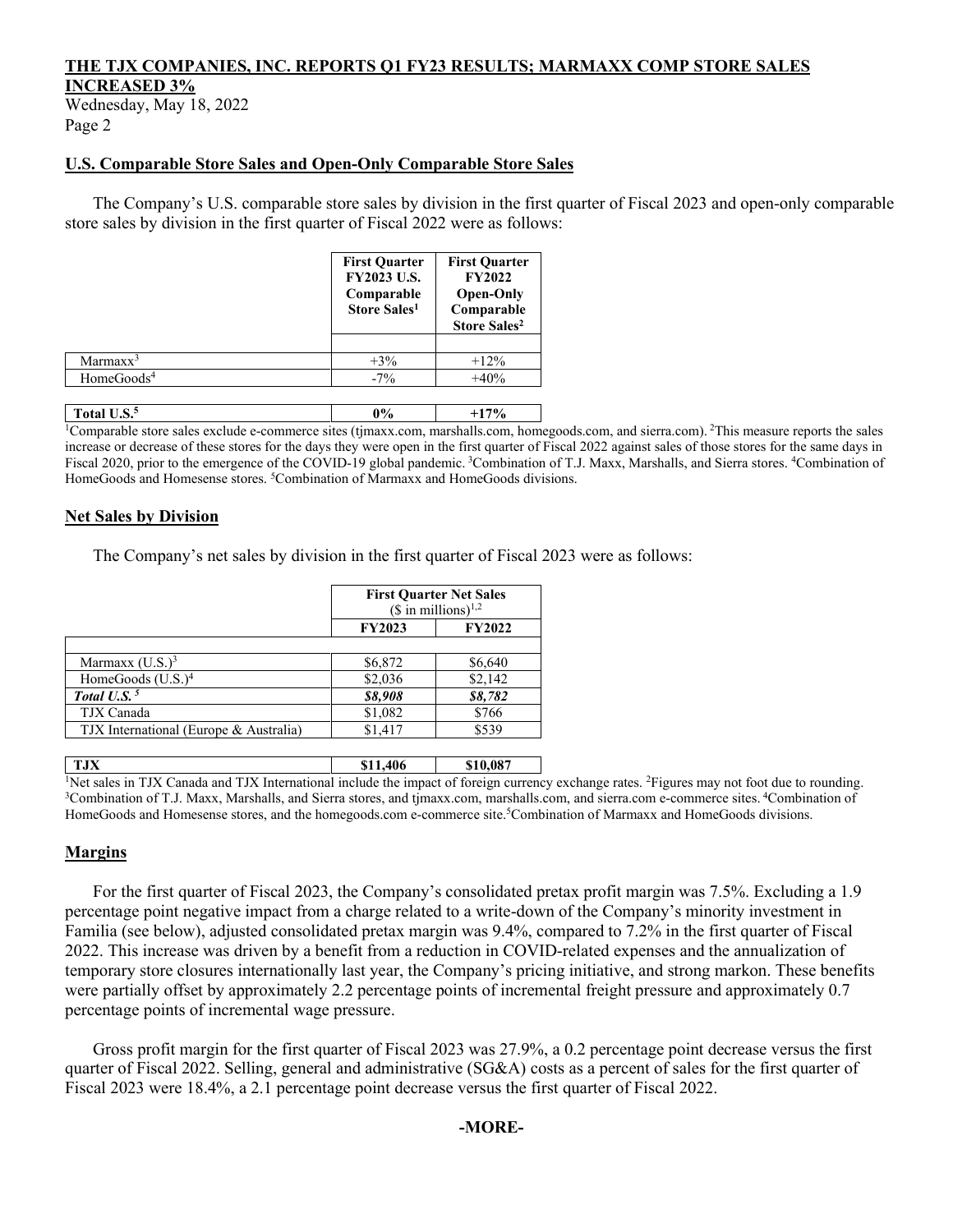Wednesday, May 18, 2022 Page 3

#### **Inventory**

Total inventories as of April 30, 2022 were \$7.0 billion, compared with \$5.1 billion at the end of the first quarter of Fiscal 2022. Consolidated inventories on a per-store basis as of April 30, 2022, including the distribution centers, but excluding inventory in transit, the Company's e-commerce sites, and Sierra stores, were up 35% on a reported basis (up 37% on a constant currency basis). Overall availability of quality, branded merchandise in the marketplace remains excellent. The Company is comfortable with its inventory levels, particularly in consideration of more normalized, pre-pandemic levels. The Company is confident it is well positioned to flow exciting merchandise to its stores and e-commerce sites throughout the summer season.

#### **Cash and Shareholder Distributions**

For the first quarter of Fiscal 2023, the Company used \$634 million of operating cash flow due to timing of inventory purchases and related accounts payable. The Company ended the quarter with \$4.3 billion of cash.

During the first quarter, the Company returned a total of \$907 million to shareholders. The Company repurchased a total of \$600 million of TJX stock, retiring 9.5 million shares, and paid \$307 million in shareholder dividends during the quarter. The Company continues to expect to repurchase approximately \$2.25 to \$2.50 billion of TJX stock in Fiscal 2023. The Company may adjust this amount up or down depending on various factors. In addition, the Company increased its dividend by 13% in the first quarter of Fiscal 2023. The Company remains committed to returning cash to its shareholders while continuing to invest in the business to support the near- and long-term growth of TJX.

#### **Commitment to Divest from Familia**

 On March 3, 2022, the Company announced that it has committed to divesting its minority investment in Familia, an off-price retailer that operates in Russia, which it continued to hold at the end of the first quarter of Fiscal 2023. The Company has recorded an impairment charge of \$217.6 million, representing the entirety of the Company's investment. This impairment charge negatively impacted first quarter Fiscal 2023 earnings per share by \$.19.

#### **Second Quarter, Full Year, and Second Half Fiscal 2023 Outlook**

For the start of the second quarter, the Company is pleased with its sales trends. For the second quarter of Fiscal 2023, the Company is planning U.S. comparable store sales to be down 1% to down 3% versus a 21% U.S. open-only comp store sales increase in the second quarter of Fiscal 2022. This comp sales guidance implies stronger 3-year stacked comp sales growth in the second quarter of Fiscal 2023 than in the first quarter of Fiscal 2023. (3-year stacked comp sales is the sum of the comparison of Fiscal 2023 U.S. comp store sales to Fiscal 2022 open-only comp store sales plus the comparison of Fiscal 2022 open-only comp store sales to Fiscal 2020 comp store sales.) For the second quarter of Fiscal 2023, the Company expects diluted earnings per share to be in the range of \$.65 to \$.69.

For the full year Fiscal 2023, the Company now expects U.S. comparable store sales to be up 1% to 2% over a 17% U.S. open-only comp store sales increase in Fiscal 2022, which reflects the Company's actual first quarter U.S. comp sales and second quarter U.S. comp sales plan. For the full year Fiscal 2023, the Company expects pretax margin in the range of 9.2% to 9.4% and is increasing its outlook for adjusted pretax margin to a range of 9.6% to 9.8%. The Company expects diluted earnings per share in the range of \$2.94 to \$3.01 and adjusted diluted earnings per share in the range of \$3.13 to \$3.20. Adjusted pretax margin and adjusted earnings per share plans exclude the negative impact from the charge related to a write-down of the Company's minority investment in Familia.

 The Company's full year Fiscal 2023 outlook implies a 4% to 5% U.S. comparable store sales increase in the second half of Fiscal 2023, over a 14% U.S. open-only comp store sales increase in the second half of Fiscal 2022. The Company's full year Fiscal 2023 outlook also implies second half Fiscal 2023 pretax margin in the double-digit range.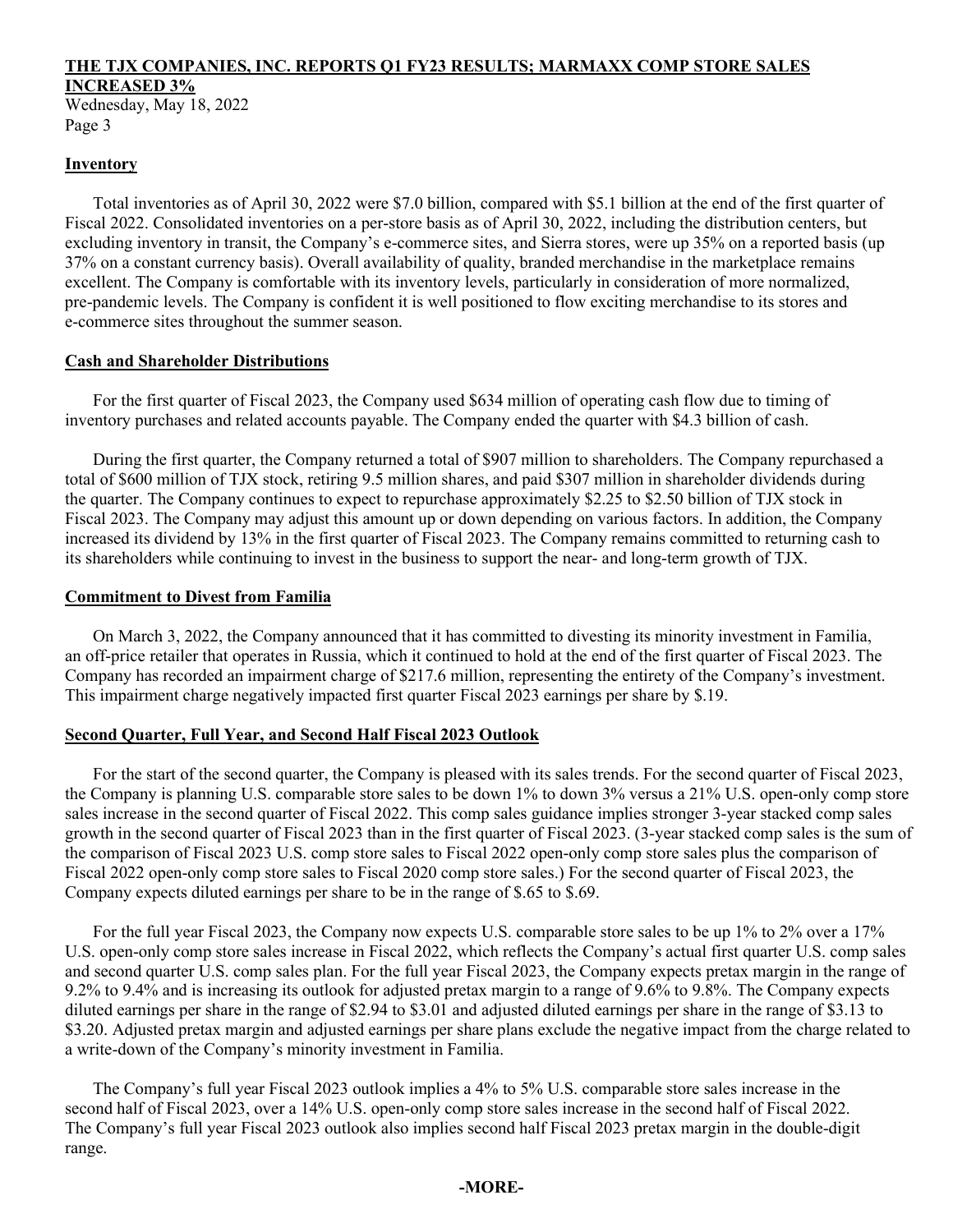Wednesday, May 18, 2022 Page 4

#### **Stores by Concept**

During the first quarter ended April 30, 2022, the Company increased its store count by 26 stores to a total of 4,715 stores and increased square footage by 0.4% versus the previous quarter.

|               | Store Locations <sup>1</sup><br><b>First Quarter FY2023</b> |       | Gross Square Feet <sup>2</sup><br><b>First Quarter FY2023</b><br>(in millions) |       |
|---------------|-------------------------------------------------------------|-------|--------------------------------------------------------------------------------|-------|
|               | <b>Beginning</b>                                            | End   | <b>Beginning</b>                                                               | End   |
| In the U.S.:  |                                                             |       |                                                                                |       |
| T.J. Maxx     | 1,284                                                       | 1,285 | 35.0                                                                           | 35.0  |
| Marshalls     | 1,148                                                       | 1,155 | 32.7                                                                           | 32.8  |
| HomeGoods     | 850                                                         | 859   | 19.8                                                                           | 20.0  |
| Sierra        | 59                                                          | 60    | 1.2                                                                            | 1.3   |
| Homesense     | 39                                                          | 39    | 1.0                                                                            | 1.0   |
| In Canada:    |                                                             |       |                                                                                |       |
| Winners       | 293                                                         | 293   | 8.0                                                                            | 8.0   |
| HomeSense     | 147                                                         | 148   | 3.4                                                                            | 3.4   |
| Marshalls     | 106                                                         | 106   | 2.8                                                                            | 2.8   |
| In Europe:    |                                                             |       |                                                                                |       |
| T.K. Maxx     | 618                                                         | 623   | 17.3                                                                           | 17.4  |
| Homesense     | 77                                                          | 77    | 1.5                                                                            | 1.5   |
| In Australia: |                                                             |       |                                                                                |       |
| T.K. Maxx     | 68                                                          | 70    | 1.5                                                                            | 1.5   |
| <b>TJX</b>    | 4,689                                                       | 4,715 | 124.2                                                                          | 124.7 |

<sup>1</sup>Store counts above include both banners within a combo or a superstore.

2Square feet figures may not foot due to rounding.

#### **Fiscal 2023 U.S. Comparable Store Sales**

 For Fiscal 2023, the Company returned to its historical definition of comparable store sales. While stores in the U.S. were open for all of Fiscal 2022, a significant number of stores in TJX Canada and TJX International (Europe and Australia) experienced COVID-related temporary store closures and government-mandated shopping restrictions during Fiscal 2022. Therefore, the Company cannot measure year-over-year comparable store sales with Fiscal 2022 in these geographies in a meaningful way. As a result, the comparable stores included in the Fiscal 2023 measure consist of U.S. stores only, which, for clarity, the Company refers to as U.S. comparable store sales and are calculated against sales for the comparable periods in Fiscal 2022.

## **Fiscal 2022 Open-Only Comp Store Sales**

Due to the temporary closing of stores as a result of the COVID-19 global pandemic, the Company's historical definition of comp store sales was not applicable in Fiscal 2022. In order to provide a performance indicator for its stores, the Company temporarily reported open-only comp store sales. The Company's open-only comp store sales calculation includes stores initially classified as comp stores at the beginning of Fiscal 2021. This measure reports the sales increase or decrease of these stores for the days the stores were open in Fiscal 2022 against sales for the same days in Fiscal 2020, prior to the emergence of the global pandemic.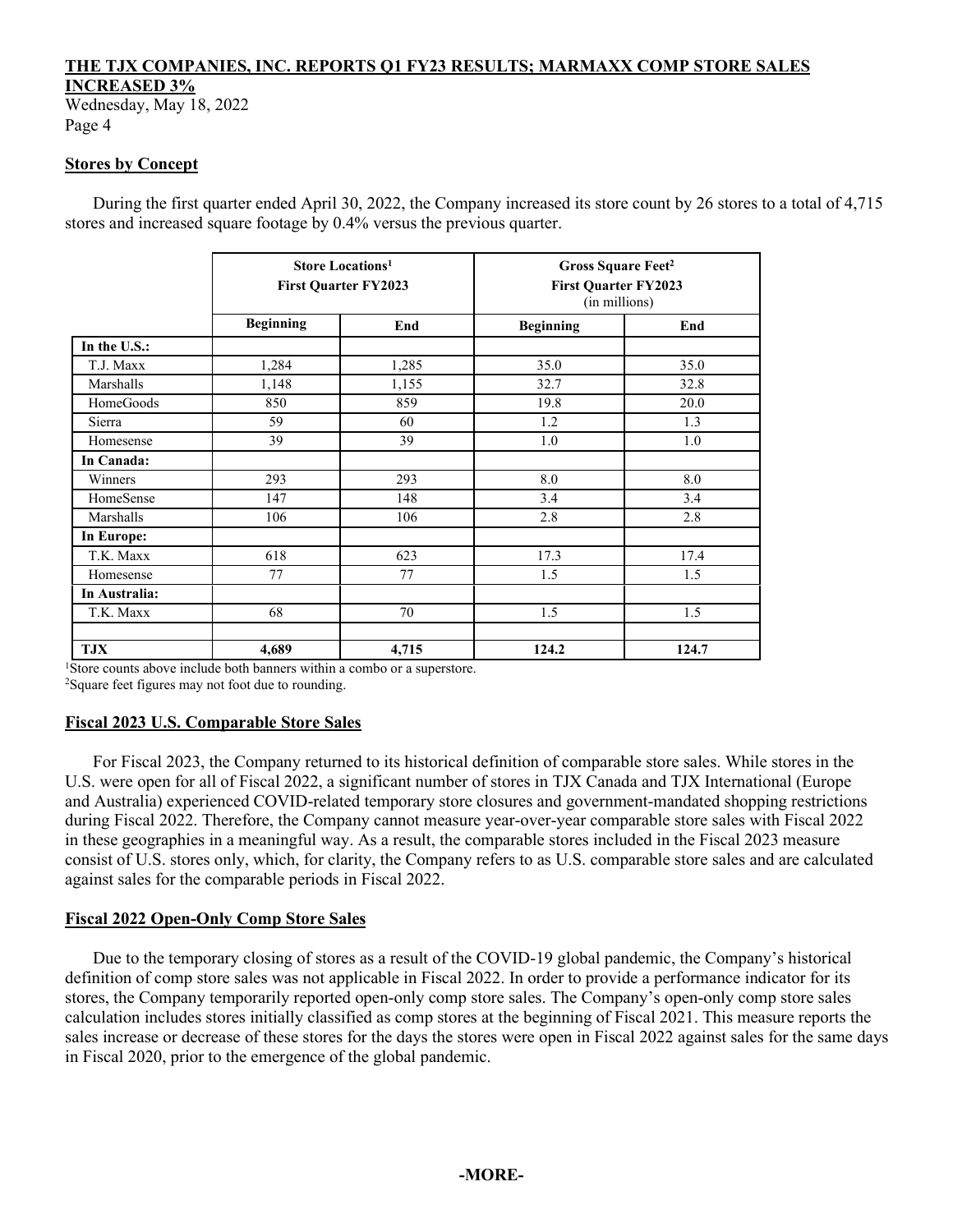Wednesday, May 18, 2022 Page 5

#### **Global Corporate Responsibility**

In the first quarter of Fiscal 2023, the Company announced four new environmental sustainability goals that expanded and accelerated the Company's previous environmental commitments. These new goals further demonstrate the Company's continued commitment to pursuing initiatives that are environmentally responsible and smart for business.

As part of the Company's global environmental sustainability efforts, the Company is aiming to:

- Achieve net zero greenhouse gas (GHG) emissions in its operations by 2040
- Source 100% renewable energy in its operations by 2030
- Divert 85% of its operational waste from landfill by 2027
- Shift 100% of the packaging for products developed in-house by its product design team to be reusable, recyclable, or contain sustainable materials by 2030

More information about the Company's environmental sustainability efforts, including progress toward its previously set global science-based GHG emissions reduction target, is available at [www.tjx.com/responsibility/environment/.](http://www.tjx.com/responsibility/environment/)

#### **About The TJX Companies, Inc.**

The TJX Companies, Inc. is the leading off-price retailer of apparel and home fashions in the U.S. and worldwide. As of April 30, 2022, the end of the Company's first quarter, the Company operated a total of 4,715 stores in nine countries, the United States, Canada, the United Kingdom, Ireland, Germany, Poland, Austria, the Netherlands, and Australia, and five e-commerce sites. These include 1,285 T.J. Maxx, 1,155 Marshalls, 859 HomeGoods, 60 Sierra, and 39 Homesense stores, as well as timaxx.com, [marshalls.com,](http://www.marshalls.com/) [homegoods.com,](http://www.homegoods.com/) and [sierra.com,](http://www.sierra.com/) in the United States; 293 Winners, 148 HomeSense, and 106 Marshalls stores in Canada; 623 T.K. Maxx and 77 Homesense stores, as well as [tkmaxx.com,](http://www.tkmaxx.com/) in Europe; and 70 T.K. Maxx stores in Australia. TJX's press releases and financial information are available at **TJX**.com.

## **First Quarter Fiscal 2023 Earnings Conference Call**

At 11:00 a.m. ET today, Ernie Herrman, Chief Executive Officer and President of TJX, will hold a conference call to discuss the Company's first quarter Fiscal 2023 results, operations, and business trends. A real-time webcast of the call will be available to the public at [TJX.com.](http://www.tjx.com/) A replay of the call will also be available by dialing (866) 367-5577 (U.S. only) or (203) 369-0233 through Wednesday, May 25, 2022, or at [TJX.com.](http://www.tjx.com/)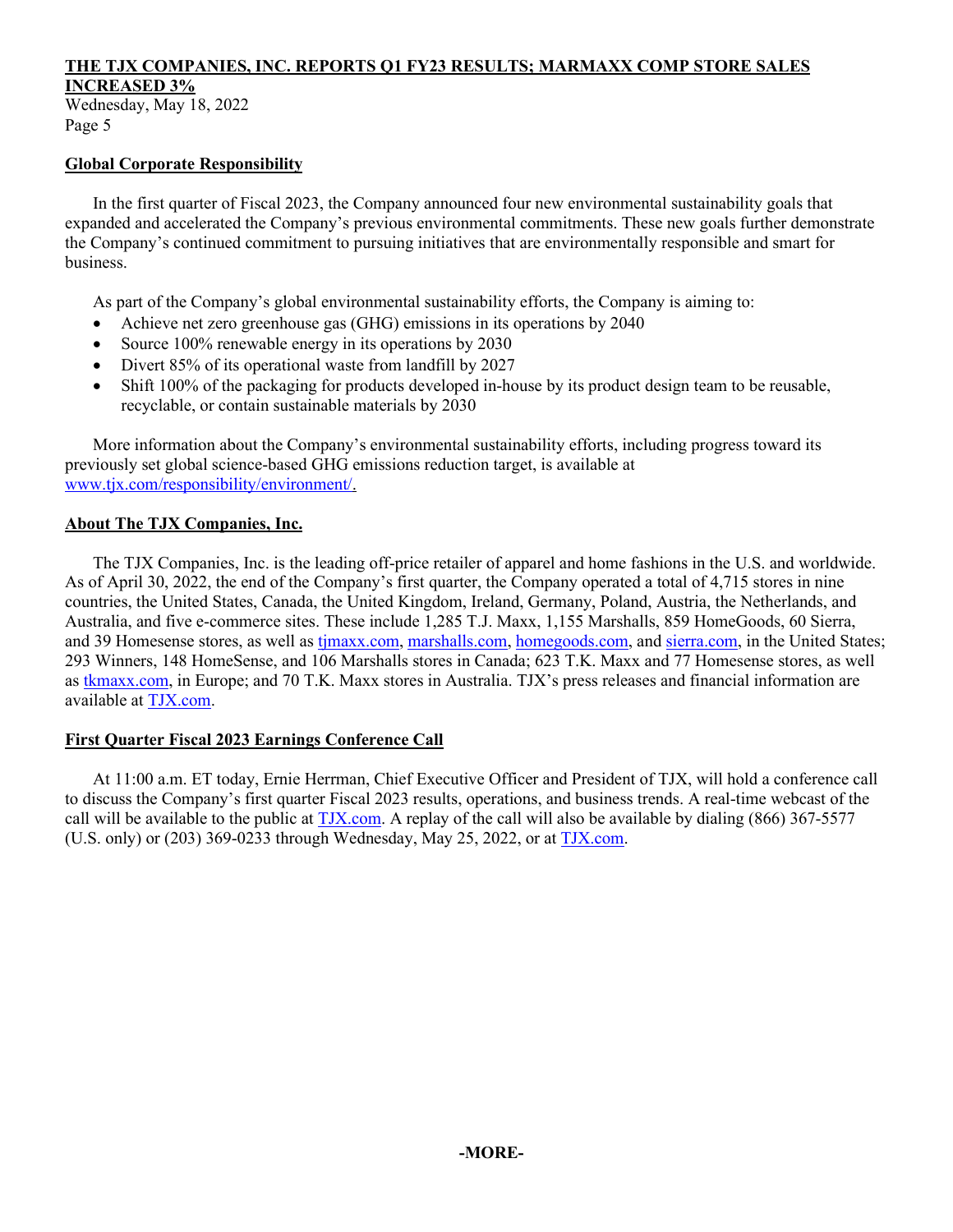Wednesday, May 18, 2022 Page 6

#### **Important Information at Website**

Archived versions of the Company's conference calls are available in the Investors section of [TJX.com](http://www.tjx.com/) after they are no longer available by telephone, as are reconciliations of non-GAAP financial measures to GAAP financial measures and other financial information. The Company routinely posts information that may be important to investors in the Investors section at [TJX.com.](http://www.tjx.com/) The Company encourages investors to consult that section of its website regularly.

#### **Forward-looking Statement**

SAFE HARBOR STATEMENT UNDER THE PRIVATE SECURITIES LITIGATION REFORM ACT OF 1995: Various statements made in this release are forward-looking and involve a number of risks and uncertainties. All statements that address activities, events or developments that we intend, expect or believe may occur in the future are forward-looking statements, including, among others, statements regarding the Company's anticipated operating and financial performance, business plans and prospects, dividends and share repurchases, and fiscal 2023 outlook. The following are some of the factors that could cause actual results to differ materially from the forward-looking statements: the ongoing COVID-19 pandemic and associated containment and remediation efforts; execution of buying strategy and inventory management; various marketing efforts; customer trends and preferences; competition; operational and business expansion; management of large size and scale; merchandise sourcing and transport; labor costs and workforce challenges; personnel recruitment, training and retention; data security and maintenance and development of information technology systems; corporate and retail banner reputation; cash flow; expanding international operations; fluctuations in quarterly operating results and market expectations; mergers, acquisitions, or business investments and divestitures, closings or business consolidations; real estate activities; inventory or asset loss; economic conditions and consumer spending; market instability; serious disruptions or catastrophic events; disproportionate impact of disruptions in the second half of the fiscal year; commodity availability and pricing; adverse or unseasonable weather; fluctuations in currency exchange rates; compliance with laws, regulations and orders and changes in laws, regulations and applicable accounting standards; outcomes of litigation, legal proceedings and other legal or regulatory matters; quality, safety and other issues with our merchandise; tax matters; and other factors that may be described in our filings with the Securities and Exchange Commission. We do not undertake to publicly update or revise our forward-looking statements even if experience or future changes make it clear that any projected results expressed or implied in such statements will not be realized.

**-MORE-**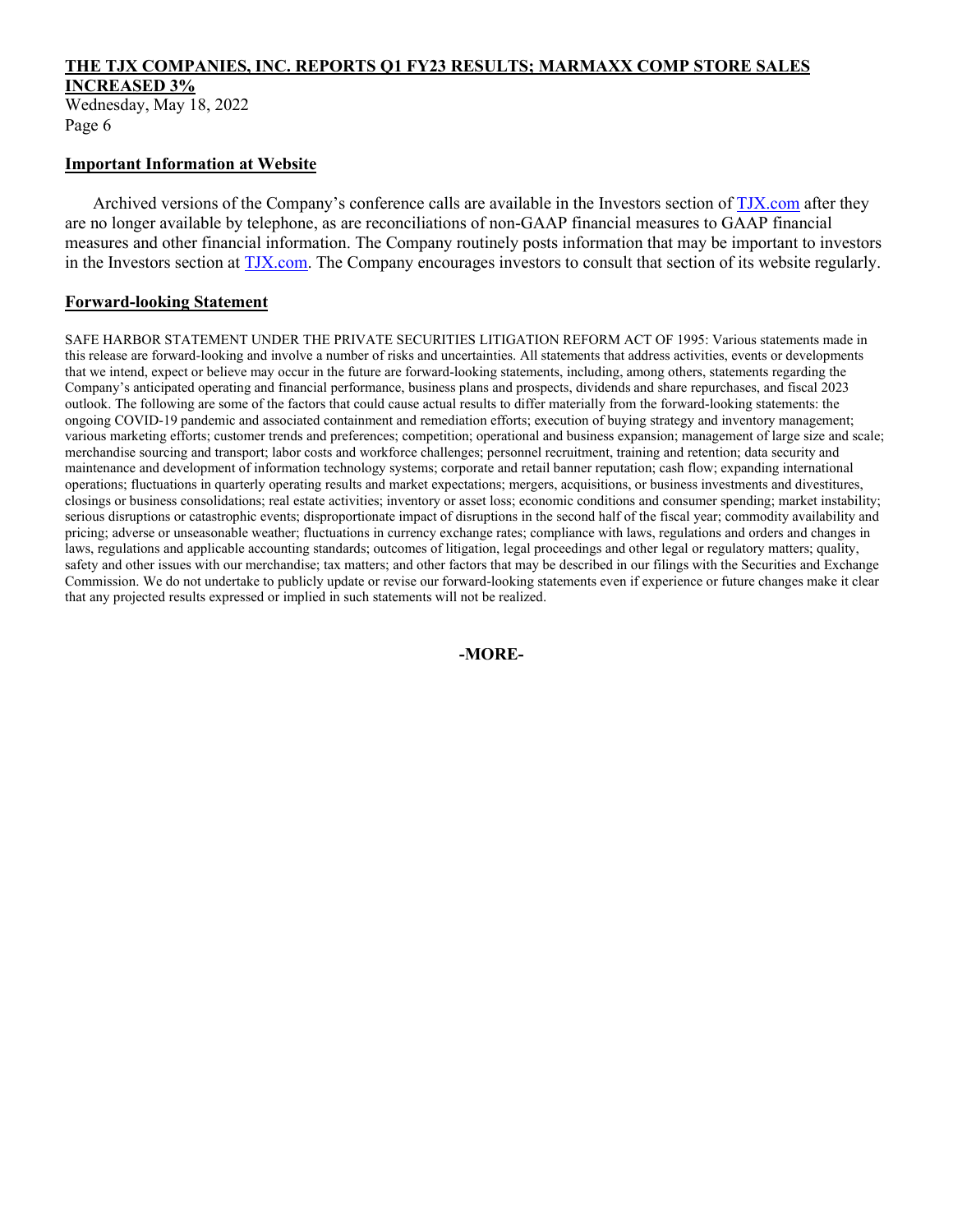## The TJX Companies, Inc. and Consolidated Subsidiaries Financial Summary (Unaudited) (In Thousands Except Per Share Amounts)

|                                                          | Thirteen Weeks Ended        |  |                    |
|----------------------------------------------------------|-----------------------------|--|--------------------|
|                                                          | April 30,<br>2022           |  | May 1,<br>2021     |
| Net sales                                                | $$11,406,474$ $$10,086,661$ |  |                    |
| Cost of sales, including buying and occupancy costs      | 8,223,213                   |  | 7,255,635          |
| Selling, general and administrative expenses             | 2,094,582                   |  | 2,064,992          |
| Impairment on equity investment                          | 217,619                     |  |                    |
| Interest expense, net                                    | 18,785                      |  | 44,688             |
| Income before income taxes<br>Provision for income taxes | 852,275<br>264,802          |  | 721,346<br>187,416 |
| Net income                                               | \$<br>587,473 \$            |  | 533,930            |
| Diluted earnings per share                               | \$<br>$0.49 \text{ }$ \$    |  | 0.44               |
| Cash dividends declared per share                        | \$<br>$0.295$ \$            |  | 0.26               |
| Weighted average common shares – diluted                 | 1,189,263                   |  | 1,221,517          |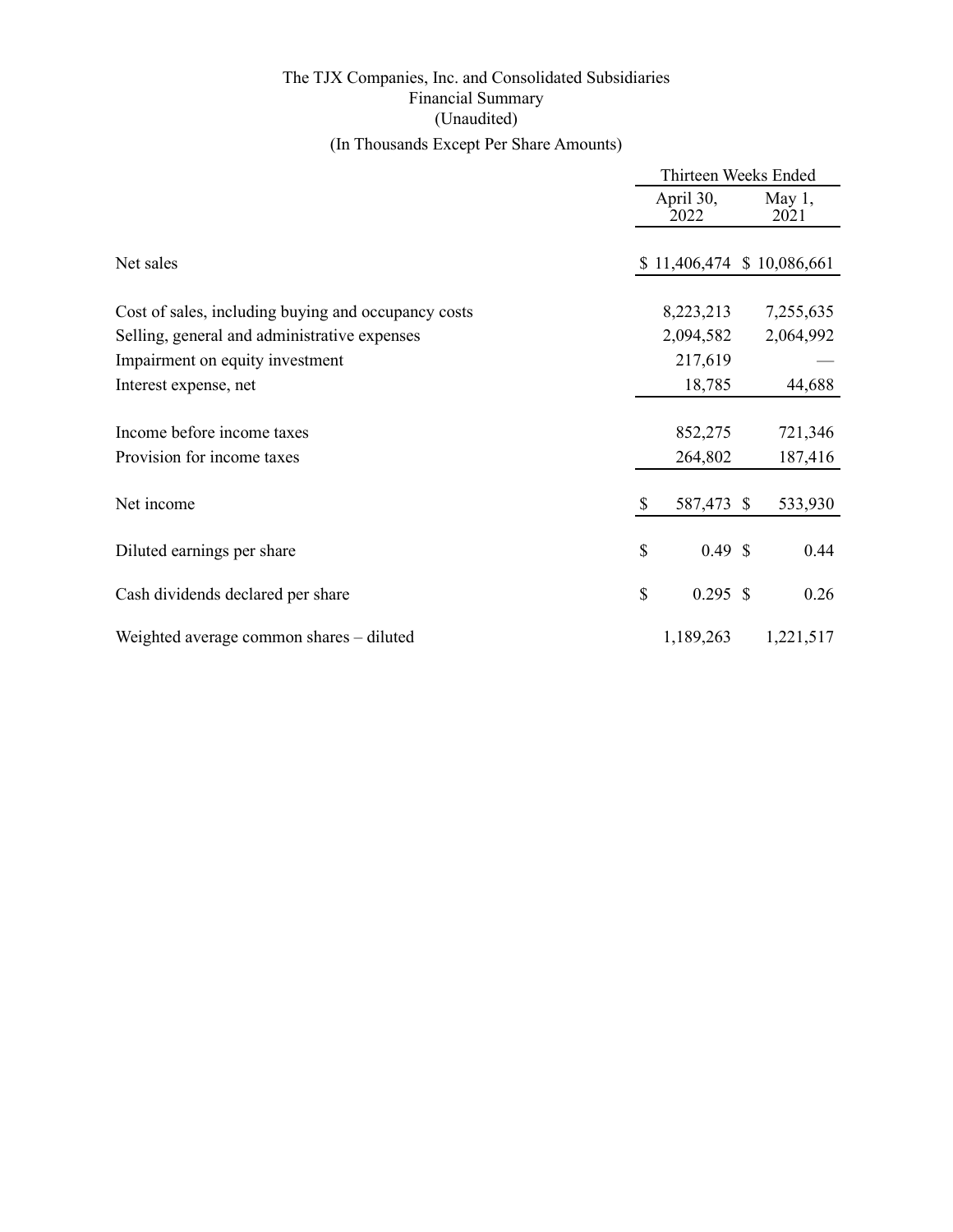## The TJX Companies, Inc. and Consolidated Subsidiaries Condensed Balance Sheets (Unaudited) (In Millions)

|                                                     |    | April 30,<br>2022 | May 1,<br>2021 |
|-----------------------------------------------------|----|-------------------|----------------|
|                                                     |    |                   |                |
| Assets:<br>Current assets:                          |    |                   |                |
|                                                     | \$ | $4,295.1$ \$      | 8,775.5        |
| Cash and cash equivalents                           |    |                   |                |
| Accounts receivable and other current assets        |    | 1,141.7           | 1,061.7        |
| Merchandise inventories                             |    | 6,989.8           | 5,114.6        |
| Federal, state and foreign income taxes recoverable |    | 53.7              | 64.2           |
| Total current assets                                |    | 12,480.3          | 15,016.0       |
| Net property at cost                                |    | 5,289.2           | 5,067.8        |
| Operating lease right of use assets                 |    | 9,066.9           | 9,121.6        |
| Goodwill                                            |    | 96.9              | 99.3           |
| Other assets                                        |    | 776.7             | 996.7          |
| <b>Total Assets</b>                                 | \$ | 27,710.0 \$       | 30,301.4       |
| Liabilities and Shareholders' Equity:               |    |                   |                |
| Current liabilities:                                |    |                   |                |
| Accounts payable                                    | \$ | 4,370.6 \$        | 4,433.3        |
| Accrued expenses and other current liabilities      |    | 4,072.4           | 3,823.1        |
| Current portion of operating lease liabilities      |    | 1,575.6           | 1,650.6        |
| Total current liabilities                           |    | 10,018.6          | 9,907.0        |
| Other long-term liabilities                         |    | 908.9             | 1,033.2        |
| Non-current deferred income taxes, net              |    | 54.1              | 33.9           |
| Long-term operating lease liabilities               |    | 7,777.2           | 7,853.2        |
| Long-term debt                                      |    | 3,355.8           | 5,334.9        |
| Shareholders' equity                                |    | 5,595.4           | 6,139.2        |
| Total Liabilities and Shareholders' Equity          | P  | 27,710.0 \$       | 30,301.4       |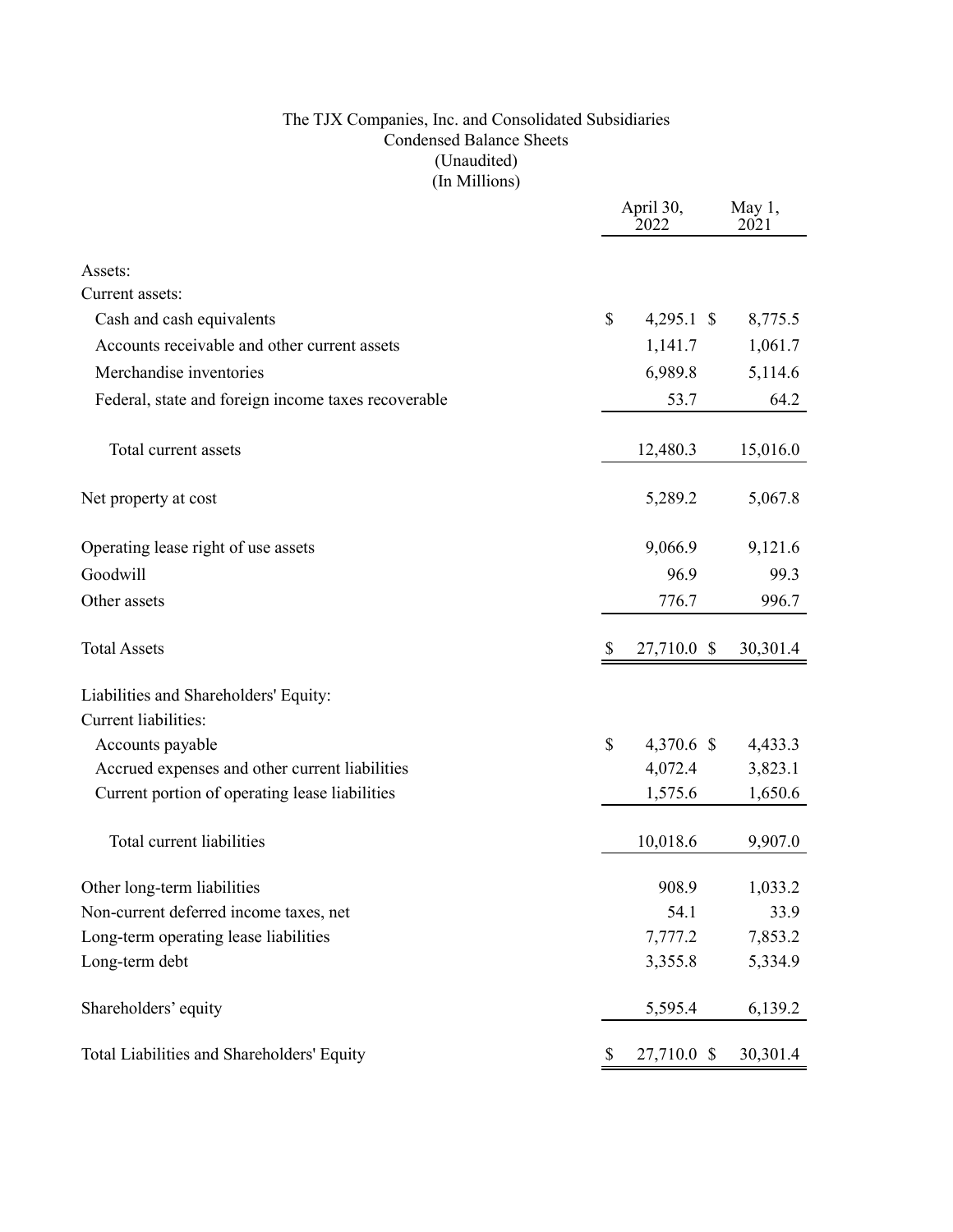#### The TJX Companies, Inc. and Consolidated Subsidiaries Condensed Statements of Cash Flows (Unaudited) (In Millions)

|                                                                                   | Thirteen Weeks Ended |                   |                  |
|-----------------------------------------------------------------------------------|----------------------|-------------------|------------------|
|                                                                                   |                      | April 30,<br>2022 | May $1,$<br>2021 |
| Cash flows from operating activities:                                             |                      |                   |                  |
| Net income                                                                        | \$                   | 587.5 \$          | 533.9            |
| Adjustments to reconcile net income to net cash provided by operating activities: |                      |                   |                  |
| Depreciation and amortization                                                     |                      | 219.6             | 215.4            |
| Impairment on equity investment                                                   |                      | 217.6             |                  |
| Deferred income tax provision (benefit)                                           |                      | 11.5              | (16.2)           |
| Share-based compensation                                                          |                      | 27.3              | 50.5             |
| Changes in assets and liabilities:                                                |                      |                   |                  |
| (Increase) in accounts receivable and other assets                                |                      | (98.6)            | (144.7)          |
| (Increase) in merchandise inventories                                             |                      | (1,085.3)         | (750.6)          |
| Decrease (increase) in income taxes recoverable                                   |                      | 60.8              | (27.9)           |
| (Decrease) in accounts payable                                                    |                      | (52.8)            | (410.2)          |
| (Decrease) increase in accrued expenses and other liabilities                     |                      | (487.8)           | 216.0            |
| (Decrease) in net operating lease liabilities                                     |                      | (3.9)             | (50.3)           |
| Other, net                                                                        |                      | (30.4)            | (48.6)           |
| Net cash (used in) operating activities                                           |                      | (634.5)           | (432.7)          |
| Cash flows from investing activities:                                             |                      |                   |                  |
| Property additions                                                                |                      | (314.4)           | (225.3)          |
| Purchase of investments                                                           |                      | (15.6)            | (7.3)            |
| Sales and maturities of investments                                               |                      | 5.5               | 7.7              |
| Net cash (used in) investing activities                                           |                      | (324.5)           | (224.9)          |
| Cash flows from financing activities:                                             |                      |                   |                  |
| Payments on debt                                                                  |                      |                   | (750.0)          |
| Payments for repurchase of common stock                                           |                      | (607.2)           |                  |
| Cash dividends paid                                                               |                      | (309.5)           | (315.2)          |
| Proceeds from issuance of common stock                                            |                      | 18.1              | 36.5             |
| Other                                                                             |                      | (32.5)            | (24.4)           |
| Net cash (used in) financing activities                                           |                      | (931.1)           | (1,053.1)        |
| Effect of exchange rate changes on cash                                           |                      | (41.6)            | 16.6             |
| Net (decrease) in cash and cash equivalents                                       |                      | (1,931.7)         | (1,694.1)        |
| Cash and cash equivalents at beginning of year                                    |                      | 6,226.8           | 10,469.6         |
| Cash and cash equivalents at end of period                                        | \$                   | 4,295.1 \$        | 8,775.5          |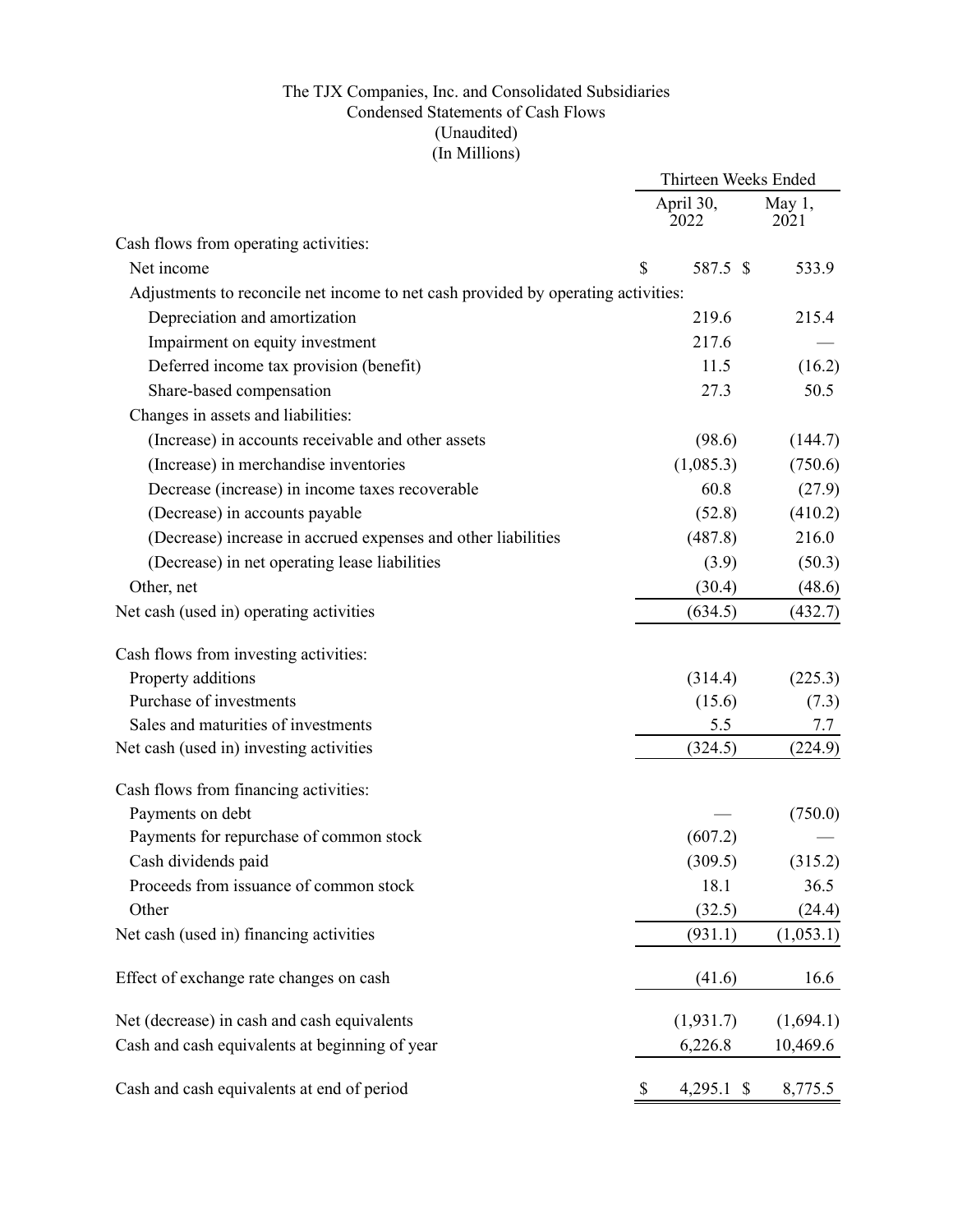#### The TJX Companies, Inc. and Consolidated Subsidiaries Selected Information by Major Business Segment (Unaudited) (In Thousands)

|                                 |                   | Thirteen Weeks Ended |                           |  |
|---------------------------------|-------------------|----------------------|---------------------------|--|
|                                 | April 30,<br>2022 |                      | May 1,<br>2021            |  |
| Net sales:                      |                   |                      |                           |  |
| In the United States:           |                   |                      |                           |  |
| Marmaxx                         | \$                | $6,872,270$ \$       | 6,640,486                 |  |
| HomeGoods                       |                   | 2,035,785            | 2,141,756                 |  |
| TJX Canada                      |                   | 1,081,528            | 765,536                   |  |
| <b>TJX</b> International        |                   | 1,416,891            | 538,883                   |  |
| Total net sales                 |                   |                      | \$11,406,474 \$10,086,661 |  |
| Segment profit (loss):          |                   |                      |                           |  |
| In the United States:           |                   |                      |                           |  |
| Marmaxx                         | \$                | 904,222 \$           | 824,855                   |  |
| HomeGoods                       |                   | 121,985              | 251,602                   |  |
| TJX Canada                      |                   | 126,618              | 71,577                    |  |
| <b>TJX</b> International        |                   | 13,232               | (221, 558)                |  |
| Total segment profit            |                   | 1,166,057            | 926,476                   |  |
| General corporate expense       |                   | 77,378               | 160,442                   |  |
| Impairment on equity investment |                   | 217,619              |                           |  |
| Interest expense, net           |                   | 18,785               | 44,688                    |  |
| Income before income taxes      | \$                | 852,275<br>-S        | 721,346                   |  |